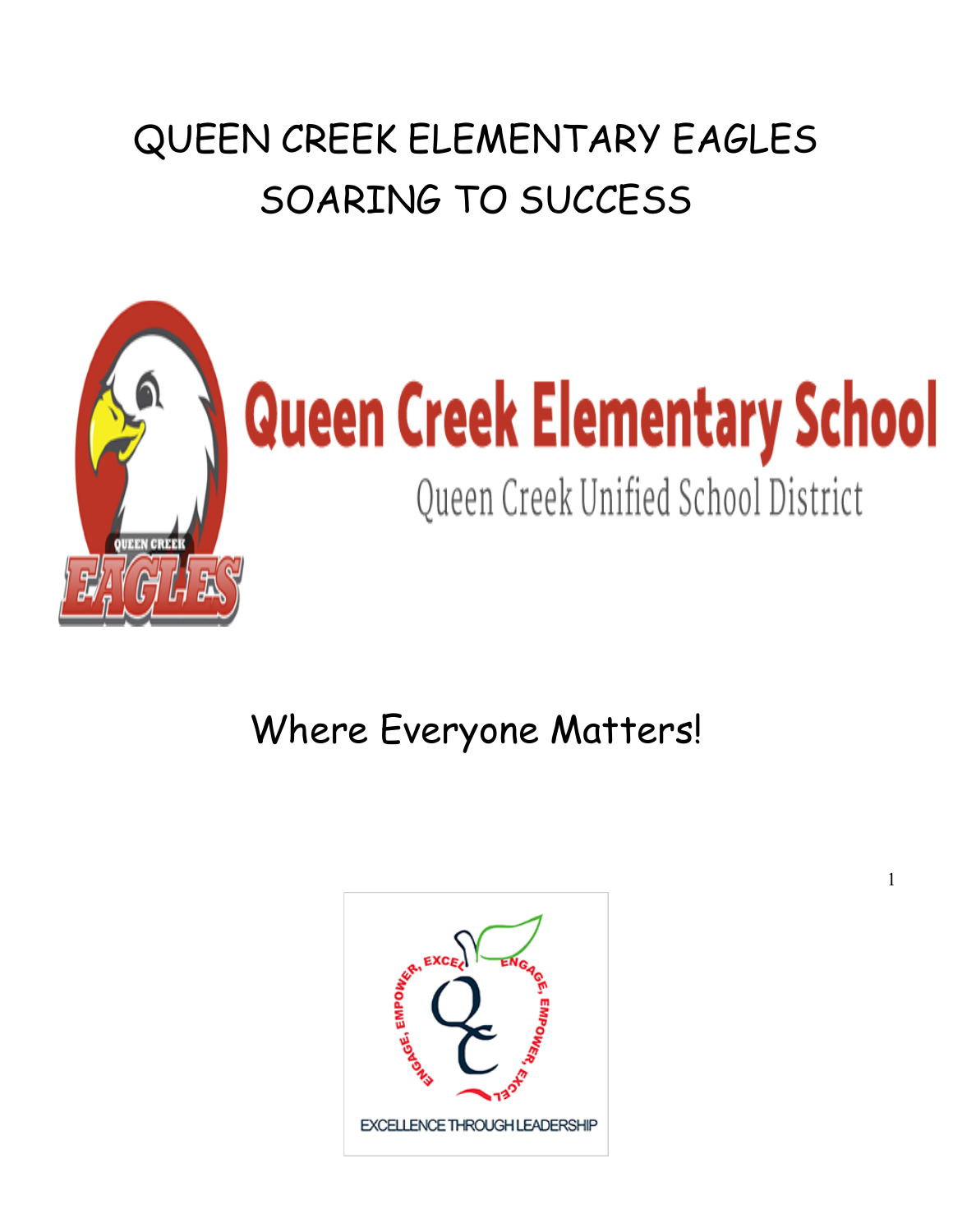## QCE IS PROUD TO BE AN "A" SCHOOL AND PART OF QCUSD, AN "A" RATED DISTRICTI



Our Vision: Queen Creek Unified School District supports the development of the whole child by modeling positive academic, social and emotional learning through an innovative and challenging curriculum. Learning is maximized by empowering the community, and its members, to partner with us to create safe and secure learning environments for all students. Queen Creek Unified School District expects their students to be successful, compassionate and productive in their learning so that the next generation of ethical citizens can lead our community both locally and globally.

Our Mission: Queen Creek Unified School District empowers each student to achieve excellence in all pursuits and lead with integrity.

| <b>Student</b>                                                                                                                                                                                                                                                                                                                                         | Safe and Healthy                                                                                                                                                                                                                                                                                 | <b>Exceptional</b>                                                                                                                                                                                                                                                                                             | <b>Effective</b>                                                                                                                                                                                                                                                                                                                                              | <b>Effective Operations</b>                                                                                                                                                                                                                                 |
|--------------------------------------------------------------------------------------------------------------------------------------------------------------------------------------------------------------------------------------------------------------------------------------------------------------------------------------------------------|--------------------------------------------------------------------------------------------------------------------------------------------------------------------------------------------------------------------------------------------------------------------------------------------------|----------------------------------------------------------------------------------------------------------------------------------------------------------------------------------------------------------------------------------------------------------------------------------------------------------------|---------------------------------------------------------------------------------------------------------------------------------------------------------------------------------------------------------------------------------------------------------------------------------------------------------------------------------------------------------------|-------------------------------------------------------------------------------------------------------------------------------------------------------------------------------------------------------------------------------------------------------------|
| <b>Success</b>                                                                                                                                                                                                                                                                                                                                         | <b>Environment</b>                                                                                                                                                                                                                                                                               | Personnel                                                                                                                                                                                                                                                                                                      | <b>Partnerships</b>                                                                                                                                                                                                                                                                                                                                           | and Systems                                                                                                                                                                                                                                                 |
| Inspire all students to meet<br>or exceed annual,<br>individual, and academic<br>goals.<br>Prepare all students for<br>post-graduation<br>opportunities, responsible<br>citizenship, and competition<br>in a global economy.<br>Empower each student with<br>skills and tools that support<br>being a confident, resilient,<br>and healthy individual. | Ensure a safe and secure<br>environment<br>Teach kindness, respect,<br>and integrity.<br>Provide opportunities that<br>result in meaningful<br>connections, resiliency, and<br>coping skills.<br>Raise awareness of mental<br>health.<br>Enhance diversity related<br>educational opportunities. | Value and support all<br>personnel.<br>Recruit and retain highly<br>qualified, diverse personnel.<br>Maximize purposeful<br>professional development to<br>empower personnel.<br>Encourage new and<br>innovative ideas that foster<br>collaboration, efficiency, and<br>growth within the work<br>environment. | Increase partnerships as a<br>way to build mentoring<br>opportunities, internships,<br>and community business<br>involvement.<br>Communicate effectively to<br>promote involvement and<br>maximize opportunities for<br>collaboration with all<br>stakeholders.<br>Ensure transparency by<br>providing information used<br>in the decision-making<br>process. | Optimize use of funds<br>through fiscal responsibility.<br>Strategize use of resources<br>through balanced planning.<br>Manage district systems<br>efficiently through key<br>performance indicators.<br>Continuously improve<br>facilities and technology. |

## **Our Priority Areas and Goals:**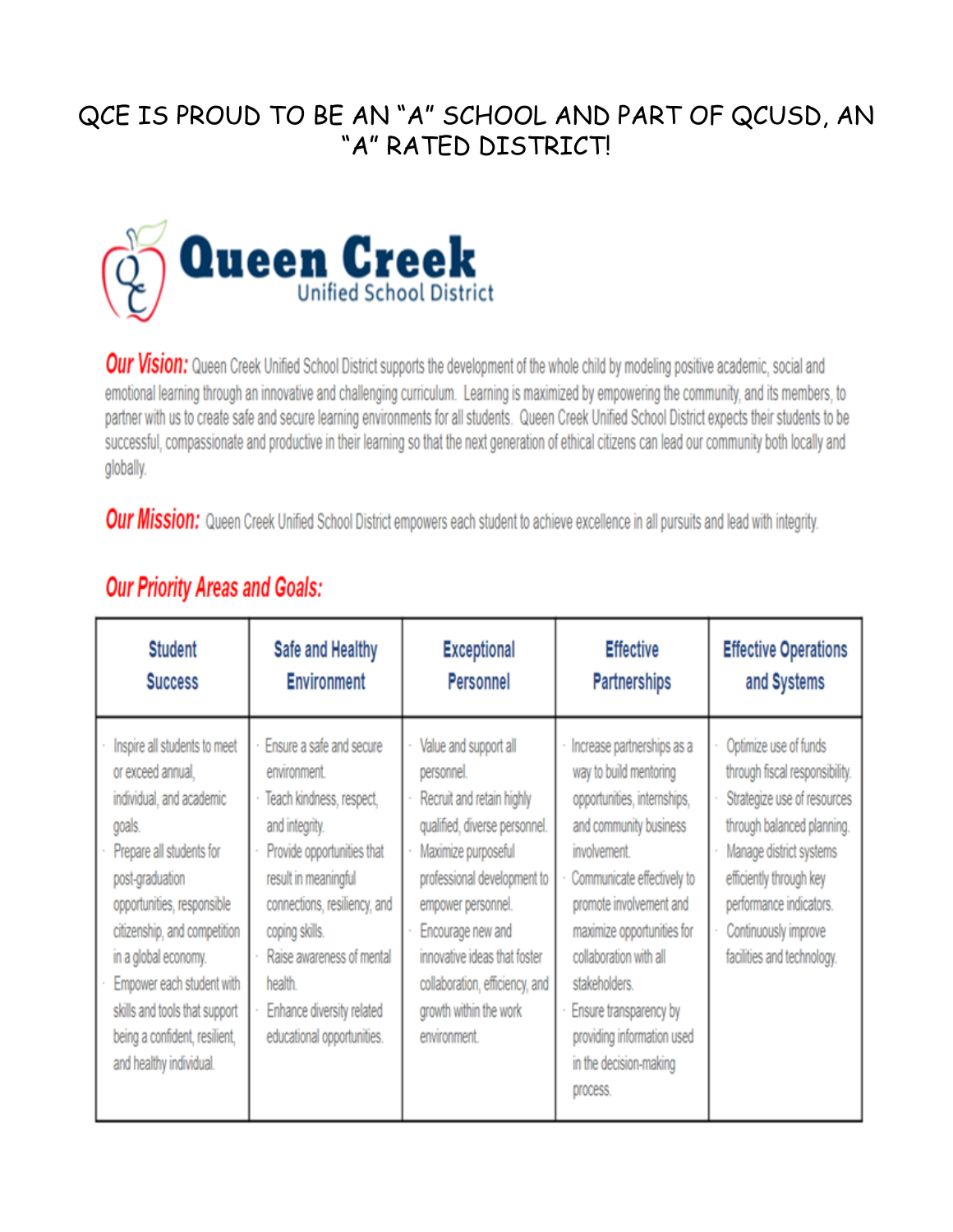#### **Queen Creek Elementary Mission Statement:**

Soaring to Success...Where Everyone Matters!

#### **Vision:**

At Queen Creek Elementary School, we are committed to providing a positive environment that promotes self-worth for all students and their individual differences. Students are challenged by high expectations and quality curriculum. A collaborative partnership with parents, community members and staff contributes to the future success of the students.

#### **Core Values:**

At QCE we are committed to providing:

- A safe and positive school environment for all students and staff.
- A school community that recognizes the value and importance of each individual.
- Open communication among students, staff and parents.
- A welcoming atmosphere for all students, staff and parents.
- The tools and skills to prepare our students for the  $21<sup>st</sup>$  century.
- Instruction that develops citizenship and positive character traits.
- High expectations for all students in both academic and character achievement.
- Current and effective educational methods in our instruction.
- Opportunities of enrichment within and outside the core curriculum.
- A staff that is adequately prepared to teach a diverse population.

#### **OFFICE HOURS AND GENERAL INFORMATION Office Hours 7:30 - 4:00**

| Office Phone            | $(480)$ 987-5920 |
|-------------------------|------------------|
| Secretary Phone         | $(480)$ 987-5921 |
| <b>Attendance Phone</b> | $(480)$ 987-5926 |
| Nurse Phone             | $(480)$ 987-5920 |
| Transportation          | $(480)$ 987-5982 |
| Cafeteria               | $(480)$ 987-5920 |
| District Office         | $(480)$ 987-5935 |
| Preschool               | $(480)$ 987-5958 |

**District Website:** [www.qcusd.org](http://www.qcusd.org) **School Website**: [www.qces.qcusd.org](http://www.qces.qcusd.org) **Twitter:** @QCEEagles **Facebook:** Queen Creek Elementary School **Instagram:** queencreekelementaryeagles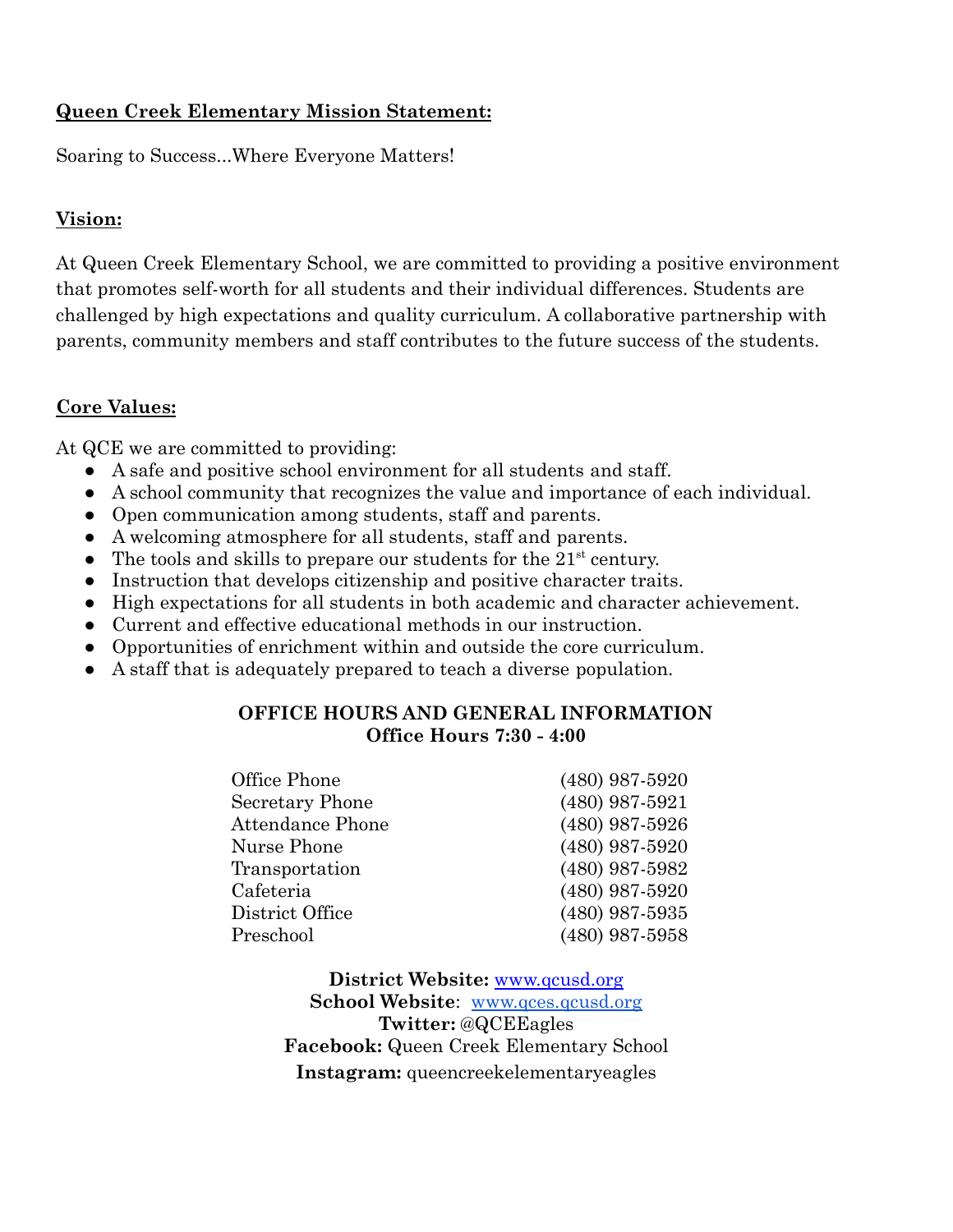#### **PHYSICAL ADDRESS** 23636 South 204th Street Queen Creek, AZ 85142

#### **SCHOOL HOURS**

| Teacher Work Day                                | $7:30 - 3:30$                  |
|-------------------------------------------------|--------------------------------|
| Full-Day Kinder - 5 <sup>th</sup> Grade         | $8:10-2:55$                    |
| Full-Day K -5 <sup>th</sup> Grade Early Release | $8:10-12:20$                   |
| Preschool                                       | Times Vary; Check with teacher |

**\*Students are not allowed on campus prior to 7:45 am**

#### **DISTRICT ADMINISTRATION**

**Superintendent** Dr. Perry Berry

**Chief Operations Officer** Dr. Matt Strom

**Assistant Superintendent (Secondary)** Dr. Christopher Thuman

**Assistant Superintendent (Elementary)** Mrs. Erika Copeland

> **Chief Financial Officer** TBD

**Director of Human Resources** Dr. Patty Rogers

**Governing Board President** Mr. Ken Brague

**Governing Board Vice President** Mrs. Jennifer Revolt

**Governing Board Member** Mrs. Patty Campbell

**Governing Board Member** Mr. Matthew Riffey

**Governing Board Member** Mrs. Samantha Davis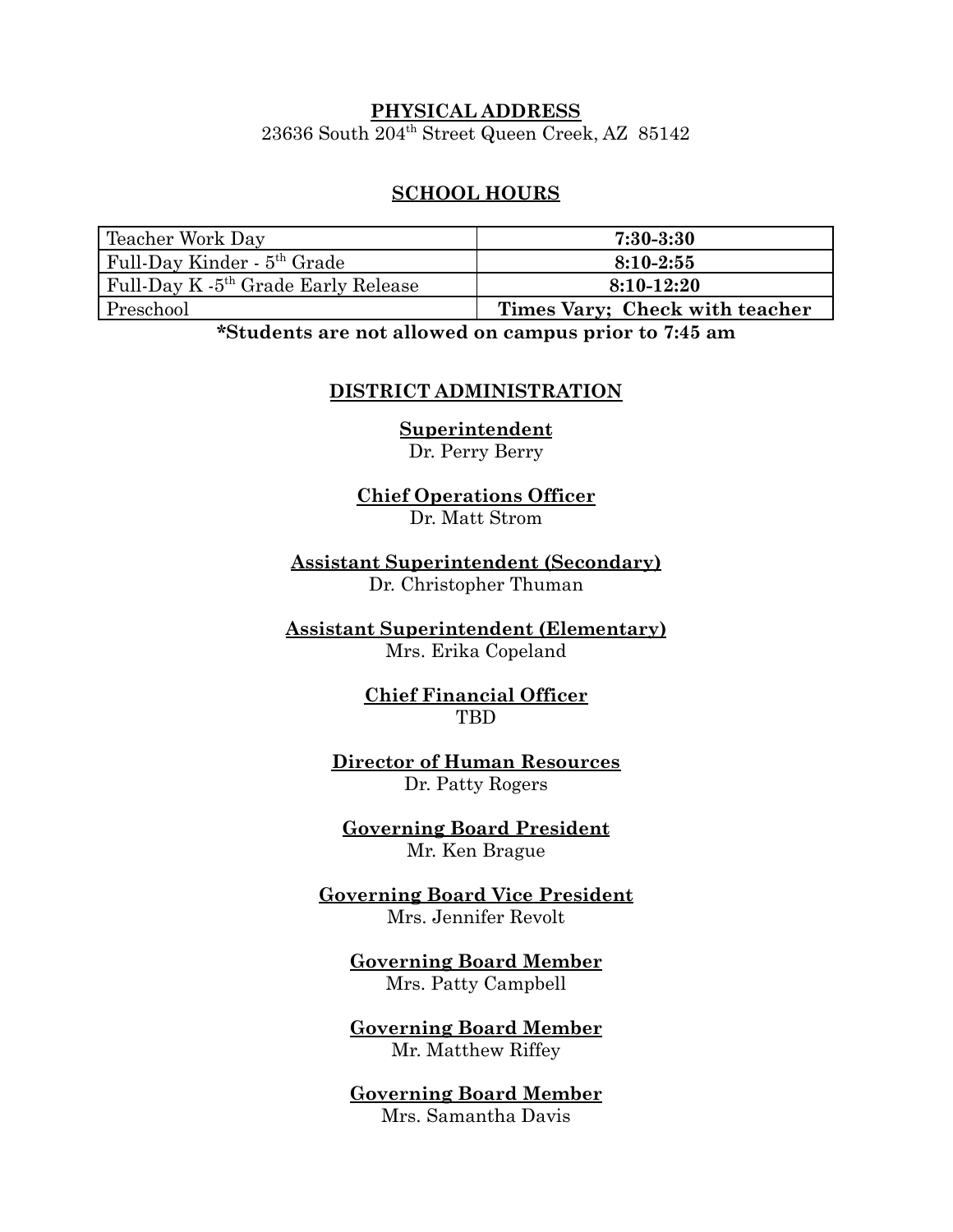## **QCE SCHOOL ADMINISTRATION**

| Principal                       | Elyse Torbert    | 480-987-5921 |
|---------------------------------|------------------|--------------|
| <b>Administrative Assistant</b> | Cindy Penrod     | 480-987-5921 |
| Registrar & Attendance          | Robyn Mariani    | 480-987-5926 |
| Counselor                       | Stephanie French | 480-987-4111 |
| <b>Nurse</b>                    | Lisa Christensen | 480-987-5929 |
| <b>Media Aide</b>               | Annette Gump     | 480-987-5719 |
| Cafeteria                       | JoAnn Maxwell    | 480-987-5924 |

## **PARENT TEACHER ORGANIZATION**

The PTO is made up of parents, staff, and community members who take an active role in the school. Contact the school for further information (480) 987-5920.

## **SITE COUNCIL**

The Site Council is made up of parents, community members, staff, and the principal. It is designed to take an active role in advising the principal on decisions concerning the school. We have openings on a yearly basis. If you are interested in serving on the Site Council, please contact the office.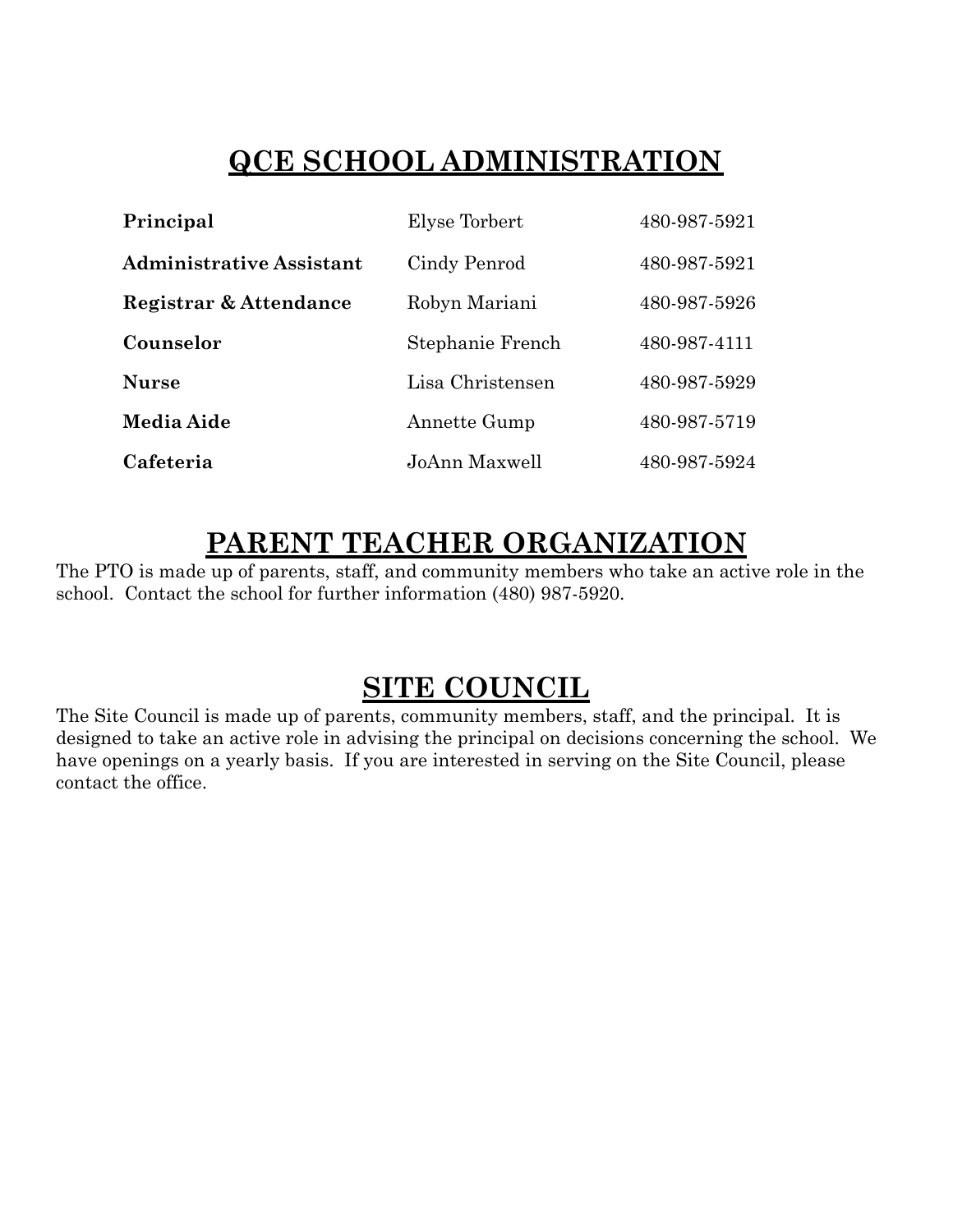## **ATTENDANCE AND TARDY POLICY**

Arizona Law (ARS 15-803) states that every person who has custody of a child between the ages of 6 and 16 years shall send the child to school for the full time school is in session within the school district in which the student resides.

Regular attendance is essential for success in school. A student not only misses work on the day of absence, but also is not prepared for the next day because of missed instruction. Tardiness is disruptive to the learning process.

A written note or call to the attendance line explaining the absence or lateness **must** account for every absence or tardiness. Your call to us will save time and help protect your child. *It is vital that we have one or more telephone numbers to contact you during the school day. If your contact numbers change, let us know right away.*

A student arriving after the late bell rings **(late bell rings at 8:10)** must report to the office to obtain a late pass which is then given to the teacher. This allows the office to correct the attendance report.

*Every absence after a student has incurred 18 absences (for any reason) is to be reported as unexcused.* Arizona Law (A.R.S. §15-901(A)(1) ) defines an excused absence as being an absence due to illness, doctor appointment, bereavement, family emergencies and out-of-school suspensions. The Department of Education delegates the decision of family vacations as an excused absence to individual school districts and charter holders. All absences in excess of a cumulative 10% of the instructional days for the school year shall be reported as unexcused*.*

#### **To report an absence or a tardy please call the attendance line at (480) 987-5926.**

#### **When a student is absent or tardy:**

- 1. A parent/guardian should call the attendance office as early as possible. **Siblings may not excuse absences**.
- 2. Call *before* 8:10 am. Please specify the student's name, homeroom teacher and reason for absence. *Please do not email teachers regarding absences, as the teacher may have a substitute, who does not receive the message***.**
- 3. If the parent/guardian cannot call the attendance line, a note must be sent in upon the student's return to school, explaining the absence. Illness absences lasting three (3) days or longer may require a doctor's excuse.

#### **Morning Drop Off Policy:**

All students **NOT** riding the school bus should be dropped off on the **south side** of the school (south parking lot). Parents are encouraged to use the school parking lot and not the church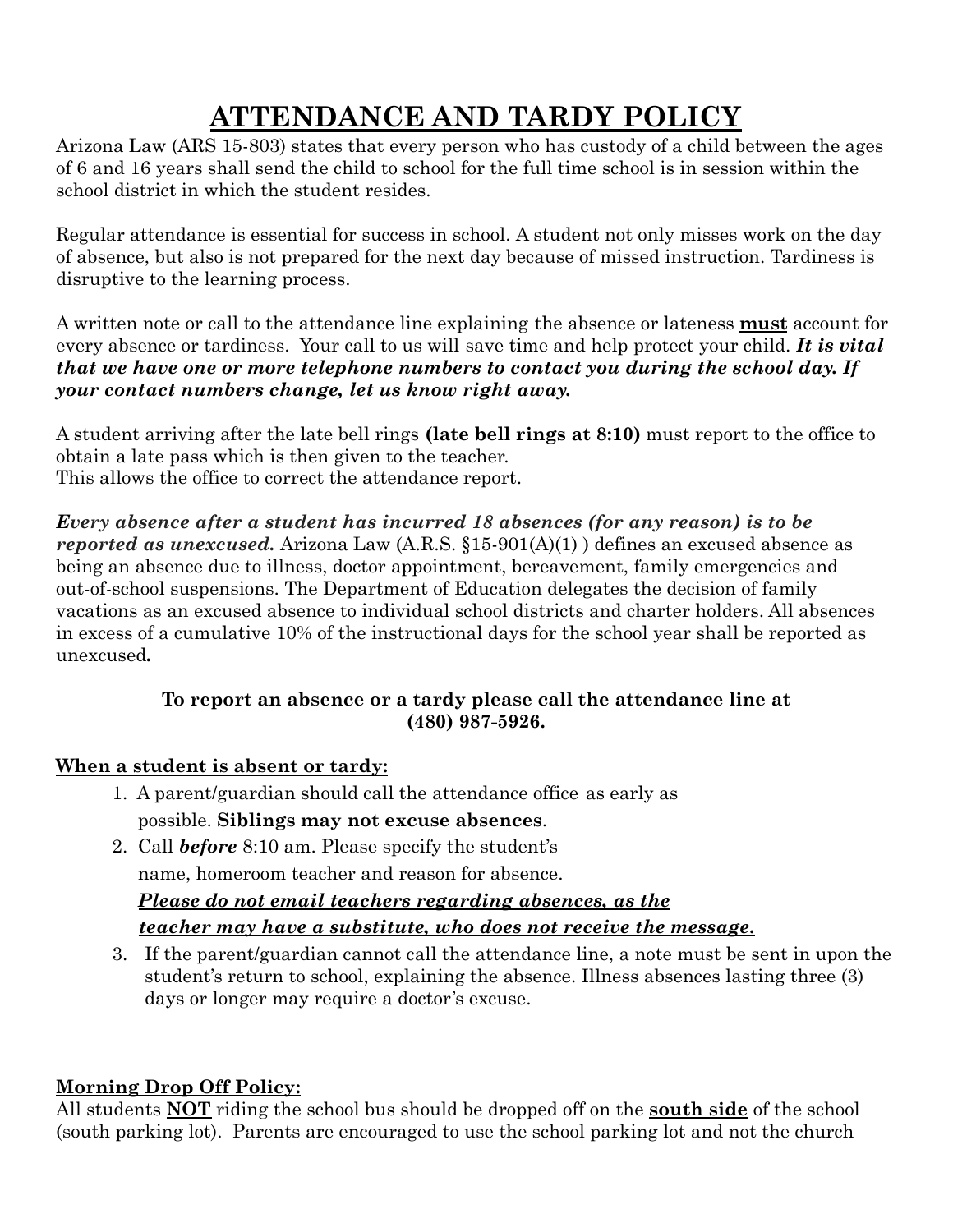parking lot during drop off times. Students may then proceed to their proper playground or to the cafeteria for breakfast. Students are not permitted in the office area before school.

#### **Adult supervision begins at 7:45am. Do not drop off students prior to 7:45am.**

#### **Student Check-out:**

A request to have a student excused from class early should be sent with the student the morning of the requested dismissal. The time and reason for leaving should be included.

The student will remain in the classroom until the teacher is notified by the office to release the student. We require all parents or authorized people to remain in the office while waiting for the student. The student must be signed out in the "Student Check-Out" notebook. Proper identification will be required.

All transportation changes MUST be preceded by a note or phone call from the parent or guardian. Call the office **no later than 1:30 p.m.** in order to allow the office staff enough time to locate the student and give them the message. **If you call after 1:30 p.m. we cannot guarantee that the message will be delivered.** Students must make prior arrangements to ride the bus with a friend. Students will not be allowed to make calls that day unless it is an emergency.



## *BEFORE- AND AFTER-SCHOOL CARE*

QCE is proud to offer Discovery Kids, an on-site, before- and after-school care program. This licensed program provides quality, caring, enriching and engaging activities for children both before and after school. Please refer to the QCUSD Family Handbook for more details.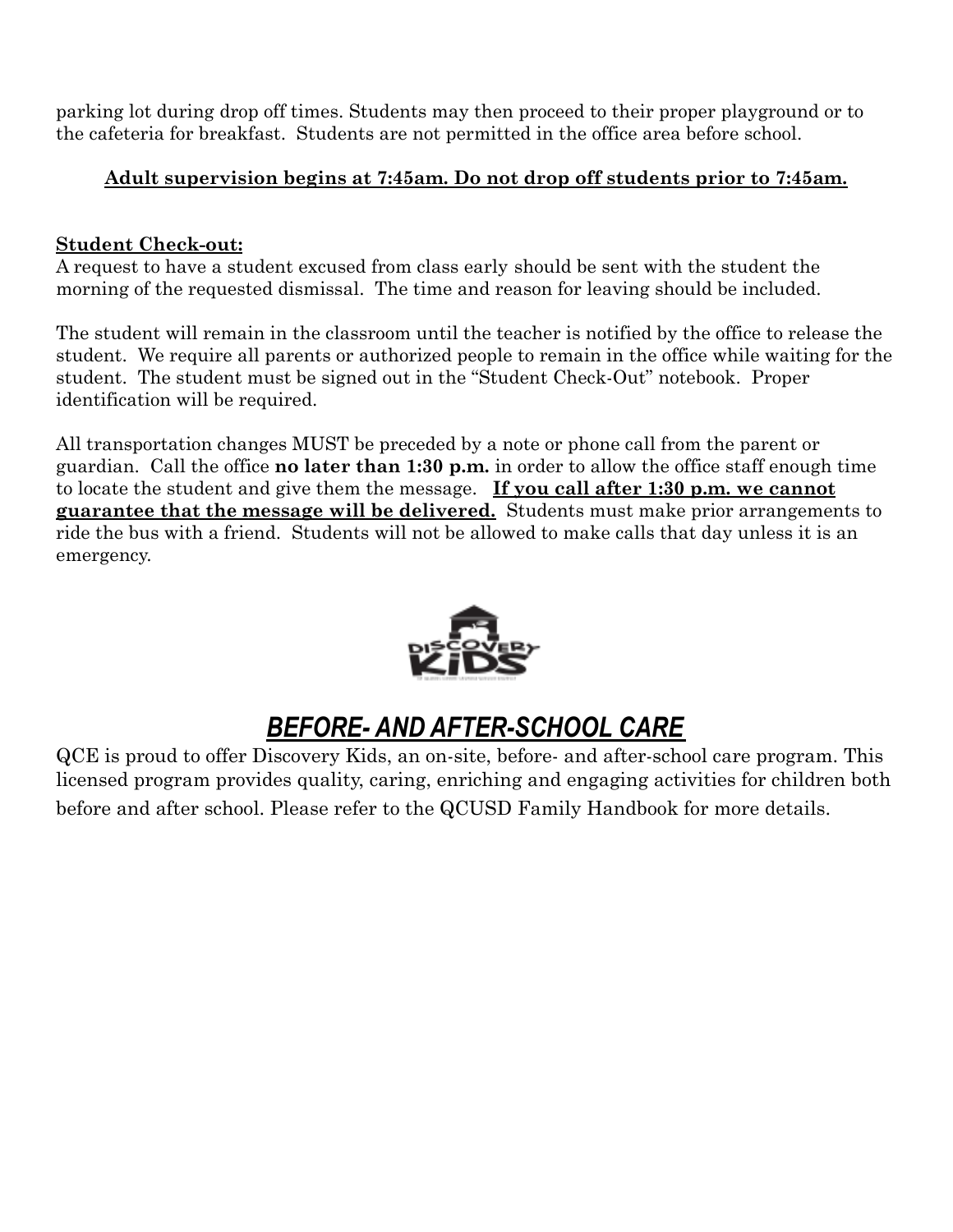#### **CAFETERIA AND LUNCH HOUR**

#### **Cafeteria Phone (480) 987-5924**

The QCE cafeteria offers breakfast and lunch to our students.

| 2021-2022 Meal Prices: |                  |        |
|------------------------|------------------|--------|
|                        | <b>Breakfast</b> | Lunch  |
| Full Pay               | \$1.50           | \$2.75 |
| Reduced                | No Charge        | \$0.40 |
| Adults                 | \$1.75           | \$3.75 |

We provide meals at a reduced rate or free depending on your income level. Meal applications are available at your school, Queen Creek USD Administrative Office, or online at [Queen](http://www.qcusd.org) Creek School District. Applications will also be available to fill out online at **[Family](http://family.titank12.com/) Titan** for the 2021-22 school year. The site will provide you with your approval status once it is processed.

All meals are provided under the National School Breakfast and Lunch Program Federal guidelines. This means all meals are planned according to the requirements provided by USDA. All school meals must meet specific calorie targets, fat percentages, fiber, vitamin and mineral targets.

*Catering for parents.* In an attempt to keep money in the district, the Child Nutrition Department provides parents birthday packages that can be delivered to your child's classroom to celebrate their birthday. Packages range from \$0.55 to \$2.50. All items offered are lower in calories and sugar, but full of fun and celebration. They also come with a Happy Birthday flyer, or a flyer that can be customized for any occasion. The cafeteria is also available to provide a sack lunch for field trips at the same cost as a normal school meal and includes (sandwich, fresh fruit, fresh vegetable, 100% juice box and milk). Save time at the grocery store and let the Child Nutrition Department package and deliver snacks to your child's class.

You are welcome to eat with your child at any time. Please check with your child's teacher to find out what time he or she eats lunch. When you arrive at school, please sign in at the school office, and get a visitor's badge before heading to the cafeteria. For more information on our Food and Nutrition Department, please refer to the QCUSD Family Handbook.

#### **VISITORS/VOLUNTEERS**

Parents are always encouraged to visit our campus, see programs in action, and visit with teachers. We ask that you have teacher approval prior to entering a classroom. Classroom observations should be scheduled with the teacher and principal, and should not exceed one hour. For security reasons, *all visitors must check in at the office upon arrival*. *All visitors are asked to wear an identification tag while in the building.*

Queen Creek Unified School District welcomes and needs parent and community volunteers. During the day, we need classroom assistants, small group leaders, one-on-one tutors, and playground supervisors. If you are interested in volunteering in **your child's classroom**, please contact your child's teacher. There are also many ways to help on your own time if you are not able to come to school during the day. In addition, teachers have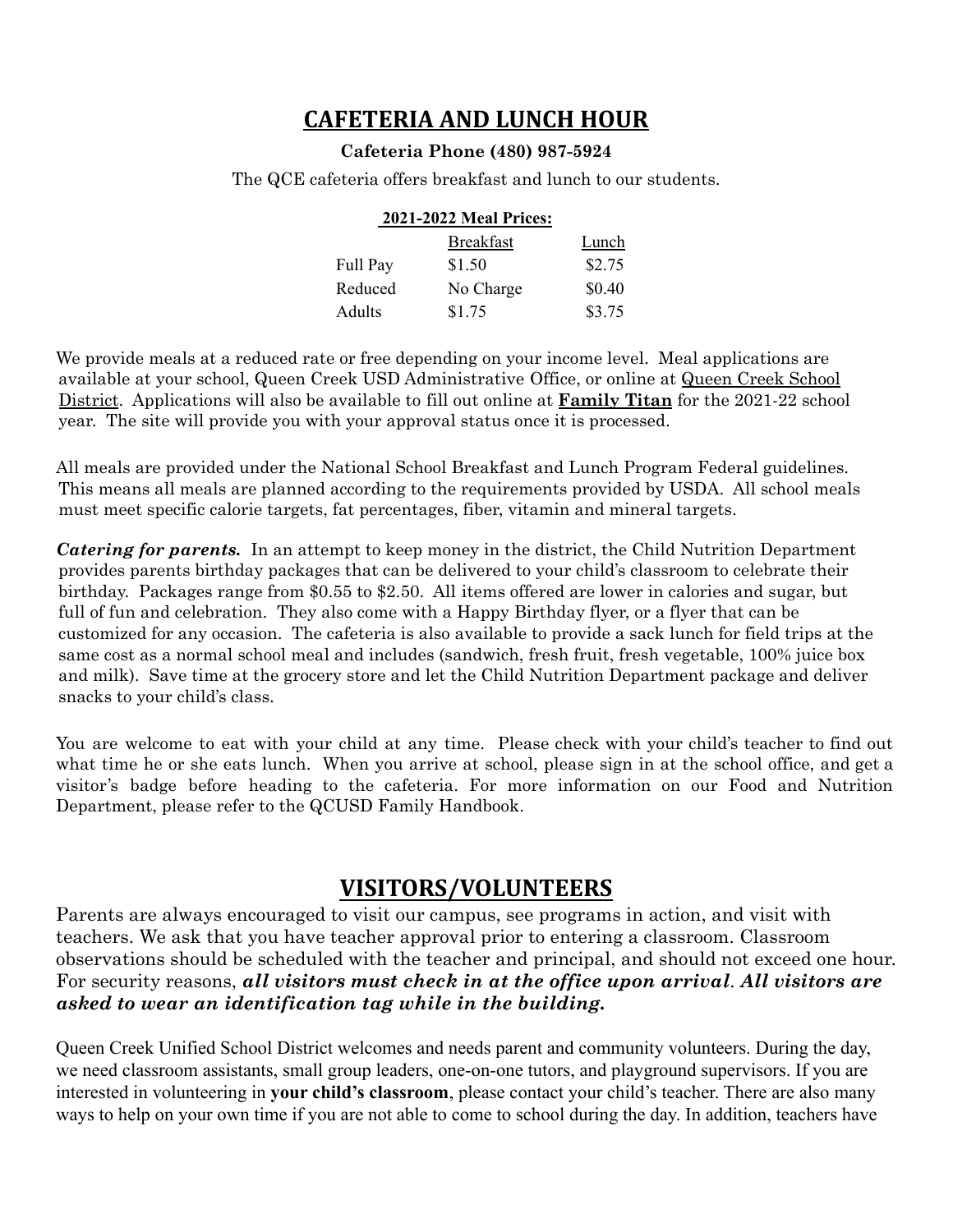many tasks that can be completed at home for those parents who don't have childcare for younger siblings and would like to volunteer.

Chaperones are also needed for field trips. In order to do this in a safe manner, all field trip chaperones should fill out the appropriate paperwork on-line and must undergo fingerprinting and a criminal background check before being approved by Human Resources.

[https://docs.google.com/document/d/1IEACoos1wzK6CQ1LONnnJxTCnFuvRhd\\_DdKr81Fi6Co/edit](https://docs.google.com/document/d/1IEACoos1wzK6CQ1LONnnJxTCnFuvRhd_DdKr81Fi6Co/edit) <https://queencreek.tedk12.com/hire/ViewJob.aspx?JobID=4663>

## **Children from other schools are not allowed to visit.**

Please do not ask for an exception to this restriction.

## **VISITATIONS**

Parents are required to schedule visitation appointments through the classroom teacher at least 24 hours in advance. It is helpful for the teacher to know the purpose of the visit so that the time and length of the visit can be arranged.

- Please report to the office at the time of your arrival to sign in and receive a visitor's pass.
- *This is a District policy.*
- The office will notify the teacher when the parent arrives.
- The parent will then proceed to the classroom.
- The teacher **will not** be able to conference with a parent while students are in class. Conferences must be scheduled for another time.
- The parent must report back to the office and sign out and return the visitor's pass prior to exiting the school.

## **FOOD/DRINKS POLICY**

- No open containers of soda/juice in the hallway or classroom please.
- Water bottles are okay.
- Gum chewing is not allowed.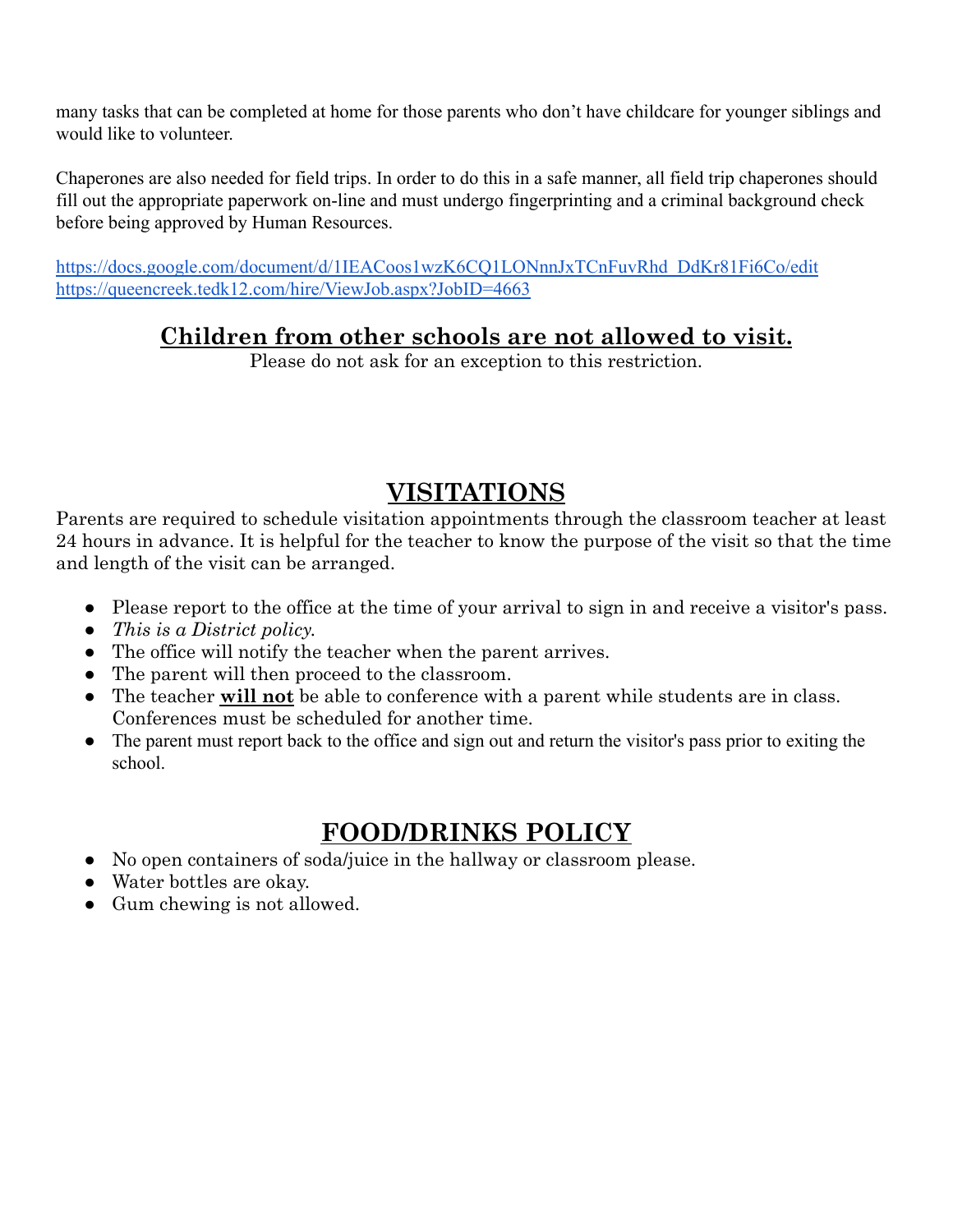## **STUDENT APPEARANCE**

The Board recognizes that each student's mode of dress and grooming is a manifestation of personal style and individual preference. The Board will not interfere with the right of students and their parents to make decisions regarding their appearance except when their choices affect the educational program of the school or the health and safety of others. The District encourages students to take pride in their attire as it relates to the school setting. Clothing that is disruptive or that detracts from the educational process or is destructive to school property is inappropriate. Because the school environment is a workplace, acceptable clothing for school may be different than clothing that may be worn in other environments.

When in doubt, parents and students should select more conservative clothing. Students deemed inappropriate in their attire will be directed to the administration office to obtain acceptable clothing and may result in further disciplinary action. Parents will be notified for repeat offenses.

The following items are considered inappropriate for the school settings:

- Any attire such as, but not limited to, exposing chest, cleavage, abdomen, genital area, or buttocks.
- Clothing must not be see-through and must cover a student's undergarments, chest and torso, when standing or sitting
- Any attire deemed to be gang related or affiliated with a negative group. This includes any altered clothing such as, but not limited to, bandannas, memory shirts and headgear.
- Any "in memory" attire.
- Any attire that is deemed to be vulgar, profane, racially or sexually suggestive, or obscene or promotes violence, threats, or intimidation.
- Hats and sunglasses may be worn outside.
- Clothing, accessories and/or jewelry may not state, imply, or depict hate speech/imagery targeting groups based on race, ethnicity, gender, sexual orientation, gender identity, religious affiliation, or any other protected classification.
- Any attire that presents a risk to the health, safety or general welfare.
- Jewelry that presents a safety hazard to self and/or others, this includes spiked jewelry, chains, or other potentially dangerous accessories.
- Clothing or patches that advertise, display or encourage the use of alcohol, tobacco (in any form), drug paraphernalia, weapons, violence and/or illegal substances of any type.
- Low-cut shirts, see-through shirts, bare-midriff shirts, or clothing that is backless or razor-back shirts that are revealing.
- Tank tops with shoulder widths less than one and one-half  $(1\ 1/2)$  inches.
- Muscle shirts, undergarments worn as outer garments, tube tops, short skirts or short shorts, pants that drag excessively to the ground, trench coats, or any clothing that allows your underwear to show.
- Visible tattoos that are considered inappropriate.
- Shoes must be worn at all times. Closed shoes are to be worn for any type of physical activity, such as physical education, et cetera.

Exceptions for special activities, health advisments or other considerations may be pre-approved by the campus administrator. Student dress shall not present a hazard to the health or safety of the student or to others in the school, materially and substantially interfere with school work, create disorder, or disrupt the educational program, cause excessive wear or damage to school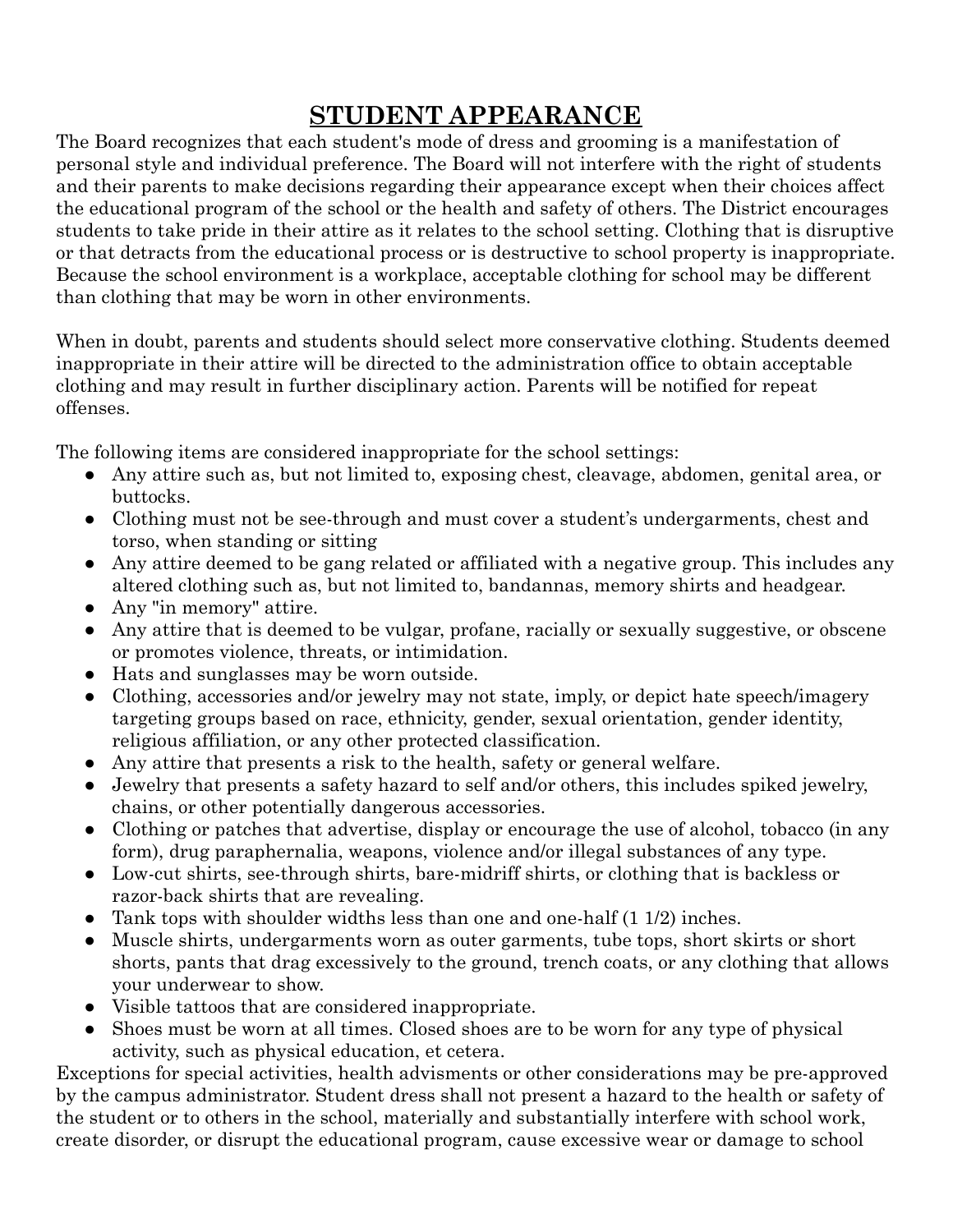property nor include any type of clothing, accessories and/or jewelry that is worn with the intent to convey affiliation with a criminal street gang as defined in A.R.S. §13-105.

Discriminatory or obscene language or symbols, or symbols of sex, drugs, or alcohol on clothing are prohibited. Students may wear clothing, accessories and jewelry that display religious messages or religious symbols in the same manner and to the same extent that other types of clothing, accessories and jewelry that display messages or symbols are permitted.

Students who volunteer for extracurricular activities, such as athletics, band, chorus, etc., are subject to the standards of dress as defined by the sponsors of such activities.

School administrators will make the final decision regarding the appropriateness of any student's appearance. Any apparel which the administration determines to be unacceptable in light of the above community standards are prohibited. Students who violate the dress code policy are subject to the discipline.

Please refer to the district handbook under dress code for a complete list of expectations. **\*\*When necessary, parents will be contacted for a change of clothing.\*\***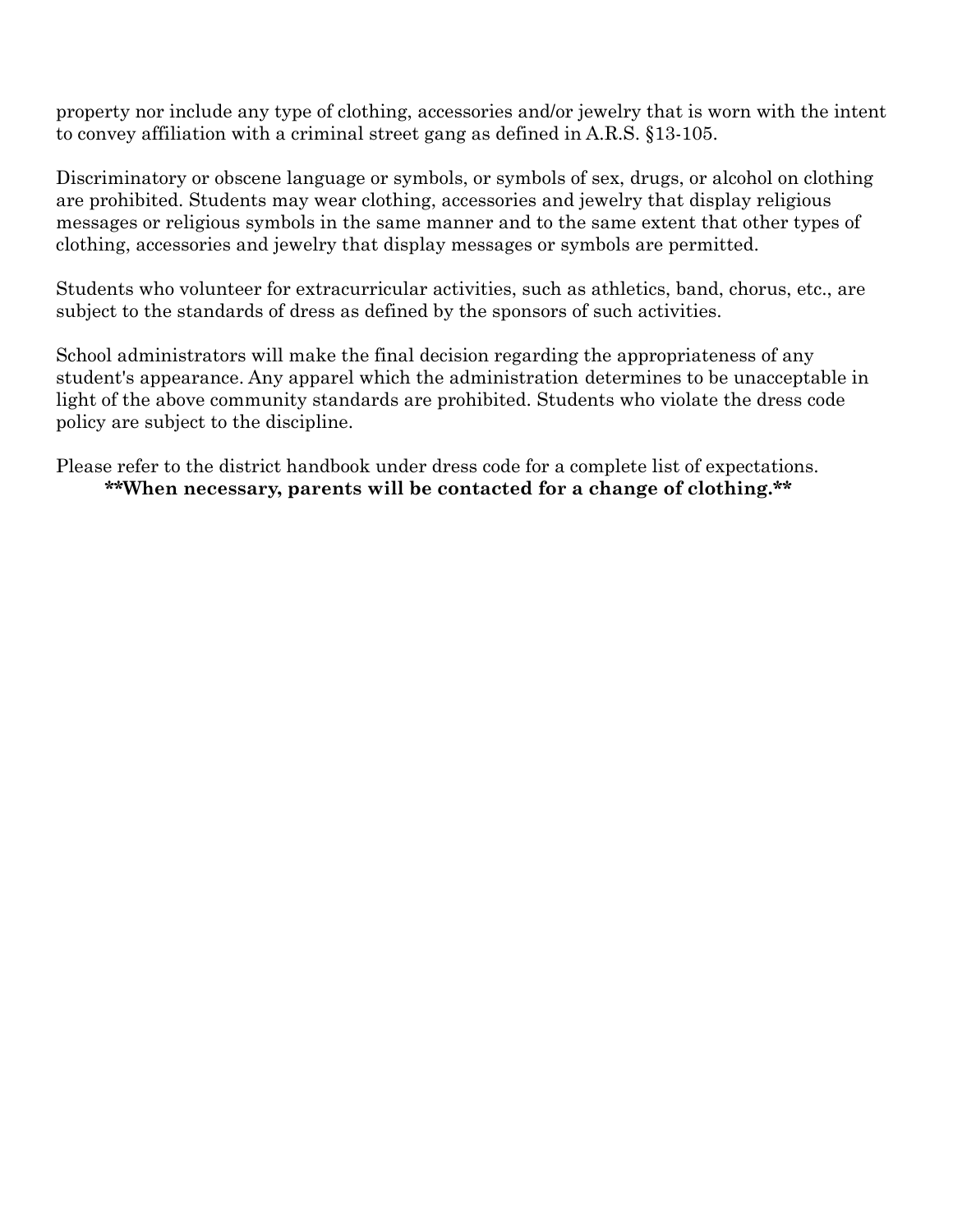## **POSITIVE BEHAVIOR INTERVENTION AND SUPPORT (PBIS)**

PBIS (Positive Behavior Intervention and Support) is going to be our new way of providing a safe and positive learning environment at our schools in our district. PBIS has been shown to increase academic achievement and student performance, decrease classroom disruptions and office discipline referrals and improve school climate and safety. Our QCUSD expectations for behavior are:

#### **Be Kind**

#### **Be Respectful**

#### **Show Integrity**

The teachers will explain both the class and school rules to your child. We encourage you to review these again with your child. We believe it is important for parents and teachers to work together to help children be successful.

#### **EXPECTED SCHOOL BEHAVIOR**



#### **Eagle Expectations**

|            | <b>Be Kind</b>                                                                                               | <b>Be Respectful</b>                                                                                                                                  | <b>Show Integrity</b>                                                           |
|------------|--------------------------------------------------------------------------------------------------------------|-------------------------------------------------------------------------------------------------------------------------------------------------------|---------------------------------------------------------------------------------|
| Classroom  | Be supportive of your classmates<br>٠<br>Positive collaboration<br>Participate in activities<br>Greet adults | Keep hands, feet, and objects to yourself<br>٠<br>Listen and follow directions<br>٠<br>Use polite language<br>٠<br>Keep area clean<br>٠               | Do your own work<br>Be supportive<br>$\bullet$                                  |
| Bathroom   | Use quiet voice<br>٠<br>Wait your turn                                                                       | Keep hands, feet, and objects to yourself<br>٠<br>Respect privacy of others<br>٠<br>Keep area clean<br>٠                                              | Report any behavior and facility<br>problems<br>Flush, wash, dry, goodbye<br>٠  |
| Cafeteria  | Say please and thank you<br>٠<br>Stay in your space<br>Greet adults                                          | Keep hands, feet, and objects to yourself<br>٠<br>Listen and follow directions<br>٠<br>Use polite language<br>٠<br>Keep area clean<br>٠               | Eat your own lunch<br>٠<br>Clean up your eating area<br>٠                       |
| Hallway    | Smile<br>٠<br>Greet with a silent wave                                                                       | Keep hands, feet, and objects to yourself<br>٠<br>Listen and follow directions<br>٠<br>Walk facing forward<br>٠<br>Be quiet<br>٠                      | Go straight to your destination<br>٠                                            |
| Playground | Take turns<br>٠<br>Pick up garbage (even if its not yours)<br>Include everyone<br>Greet adults               | Keep hands, feet, and objects to yourself<br>٠<br>Listen and follow directions<br>٠<br>Use polite language<br>٠<br>Use equipment for its purpose<br>٠ | Be honest and fair at all times<br>Report any behavior and facility<br>problems |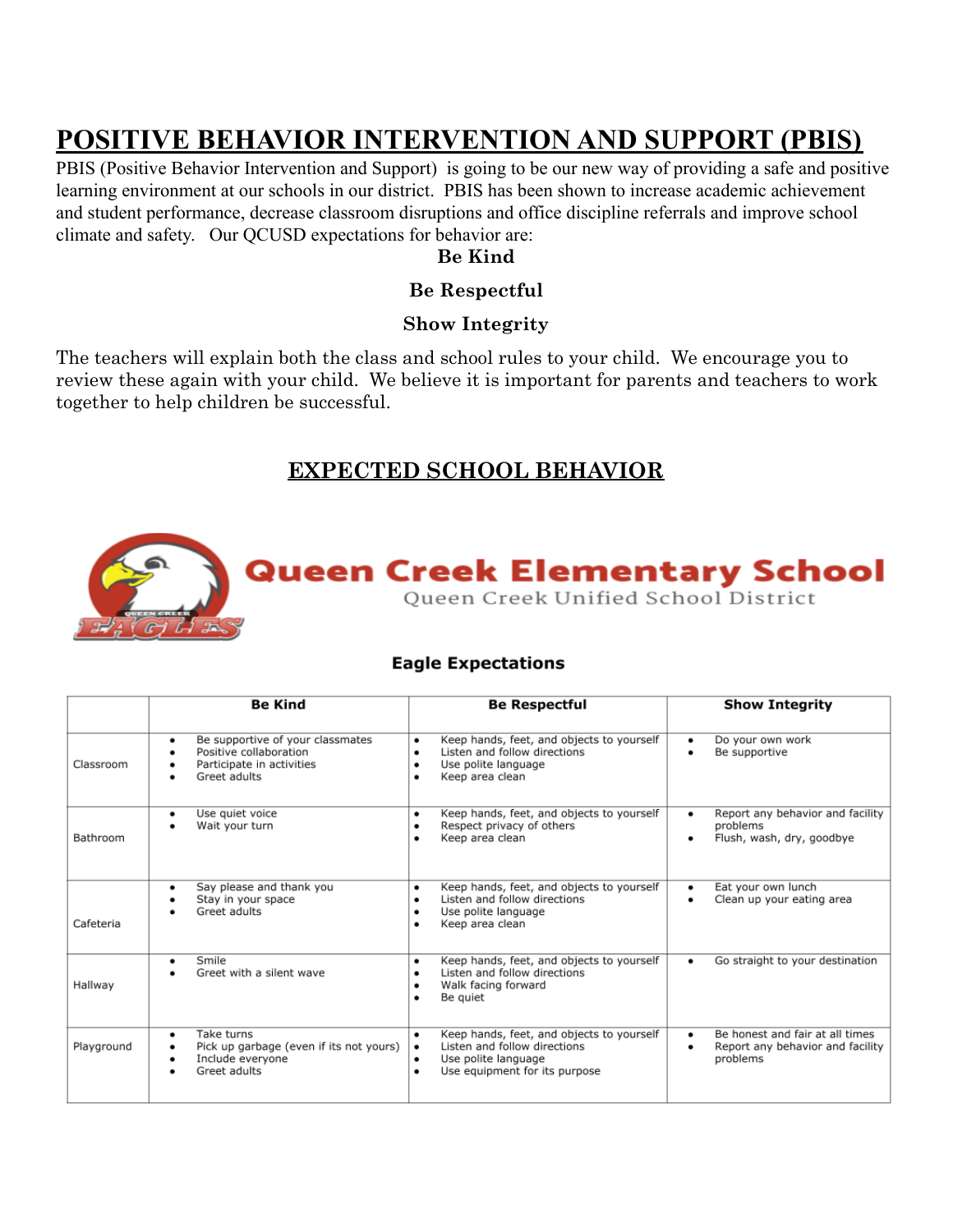## **Queen Creek Elementary School Student Behavior Management Process**

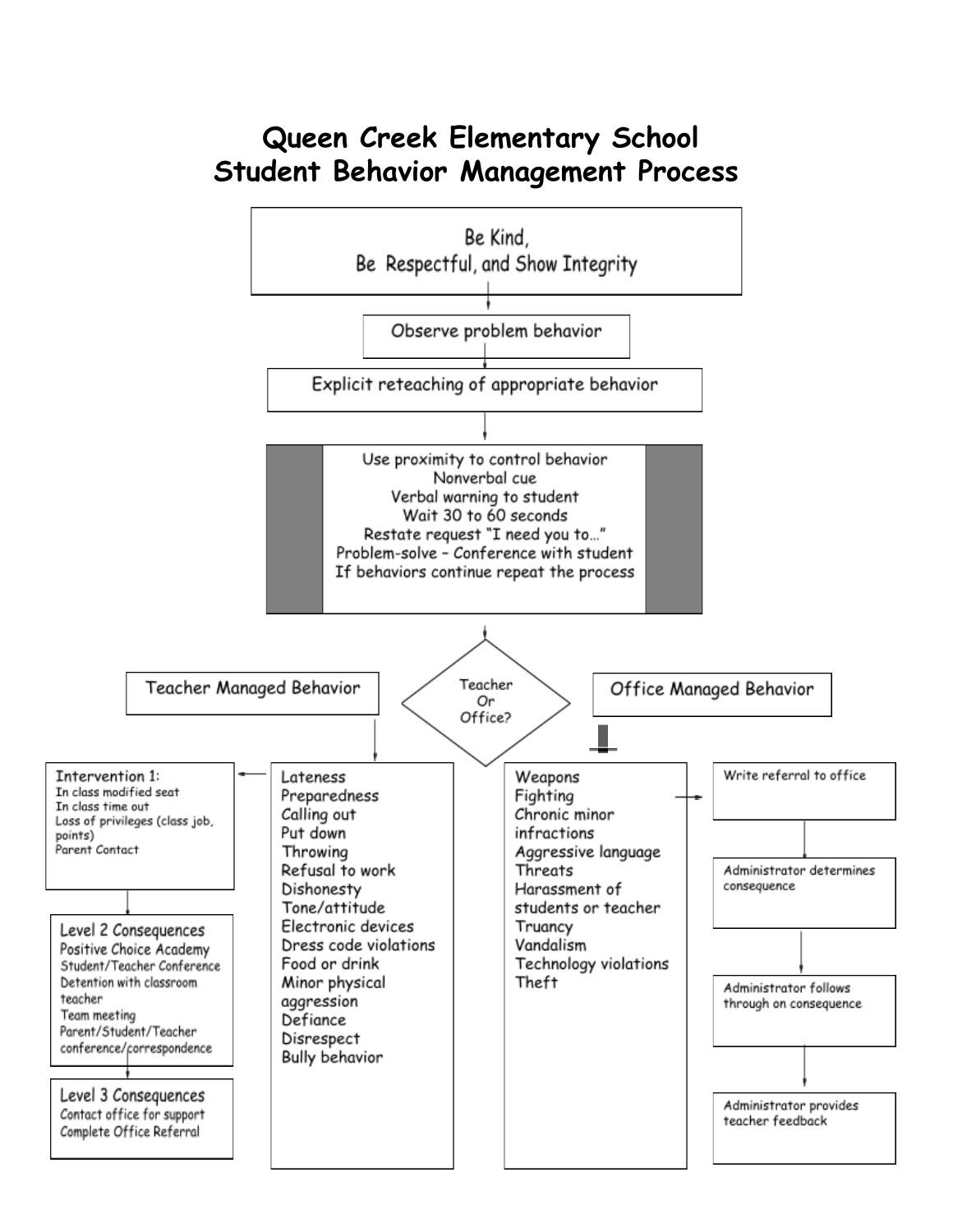## **Queen Creek Eagles Reinforcement Matrix**

| Frequent     | When student is observed being<br>kind, being respectful, or showing<br>integrity:              | Student fills out the ticket and places in the correct<br>eagle nest. (located in the gym)                                                    |
|--------------|-------------------------------------------------------------------------------------------------|-----------------------------------------------------------------------------------------------------------------------------------------------|
|              | *Student receives an Eagle ticket<br>from the staff.                                            | Write your name on an "Eagle Feather" located in<br>the main hallway.                                                                         |
| Intermediate | Weekly, the principal will draw 5<br>tickets per grade level and<br>announce over the intercom. | If your name is called, you will go to the office and<br>pick a prize from the prize drawer.                                                  |
| Long Term    | The grade level with the most<br>eagle tickets will win a grade level<br>incentive.             | Your grade level will be rewarded TBD.<br>Pizza Party<br>Popcorn Party<br>20 min recess<br>Game time<br><b>Indoor Recess</b><br>Computer Time |

Positive reinforcement for appropriate behavior is the norm at Queen Creek Elementary. It is acknowledged by, but not limited to, the following:

- 1. Individual and group recognition by teachers, principals, and other staff (i.e. PBIS Tickets, verbal compliments, stickers, etc.)
- 2. Student of the Month
- 3. Special class activities
- 4. Opportunity to attend recess
- 5. Attendance at classroom celebrations
- 6. Recognition awards and/or treats.
- 7. A visit to the Principal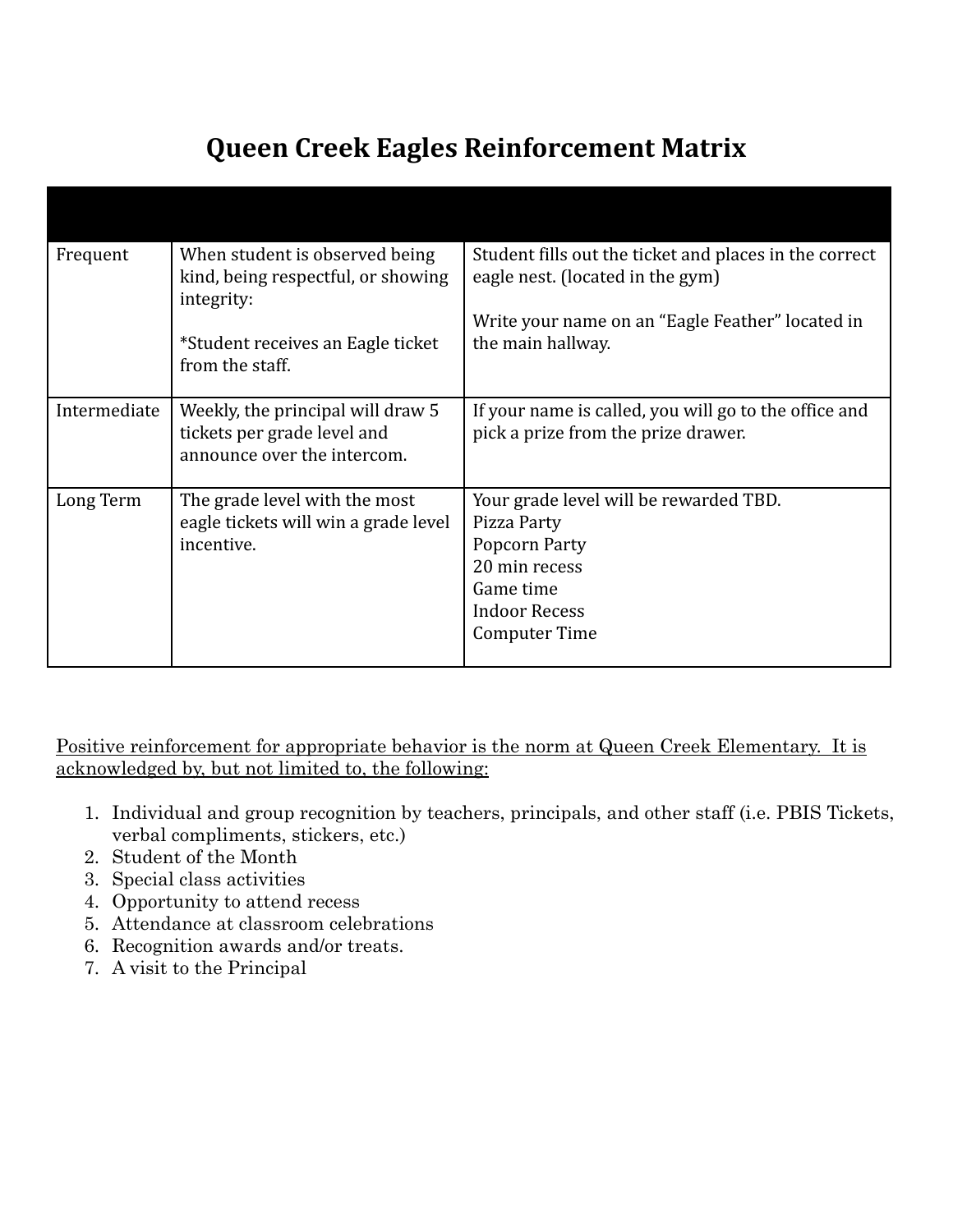## **TOYS, TRADING CARDS, RADIOS, AND CELL PHONES,**

Toys, trading cards, radios, CD players, I-Pods, cell phones, and any type of electronic game/ devices are not allowed on campus. Students will be given a reminder to put the items away and to leave them at home. If these items are still a distraction, they may be taken from students and kept in the classroom/office until a parent comes to pick up the item. Repeat offenses may result in further consequences.

## **SOCIAL MEDIA**

It is becoming increasingly popular for students to post material on social media websites such as Facebook, Snapchat, Instagram, and Twitter. Please be aware that material posted, either at home or at school, could be viewed as harassment or disruptive to the educational environment. **This is not limited to the above named sites alone**. Material sent via email, text messaging, voicemail or any other electronic means, could be viewed as harassment or disruptive to the educational environment. Conduct off campus during non-school hours could lead to the disruption of the educational environment. In cases where it is harassment, or leads to the disruption of the educational environment, students will be subject to disciplinary action.

## **SAFETY DRILLS AND EVACUATION PLAN**

QCE has an Emergency Evacuation plan in effect. Fire drills occur on a monthly basis. Bus evacuations drills are held twice a year for all students.

Lock Down Drills occur a minimum of two times per year up to quarterly.

For specific details on evacuations and lock down drills, please feel free to contact the front office.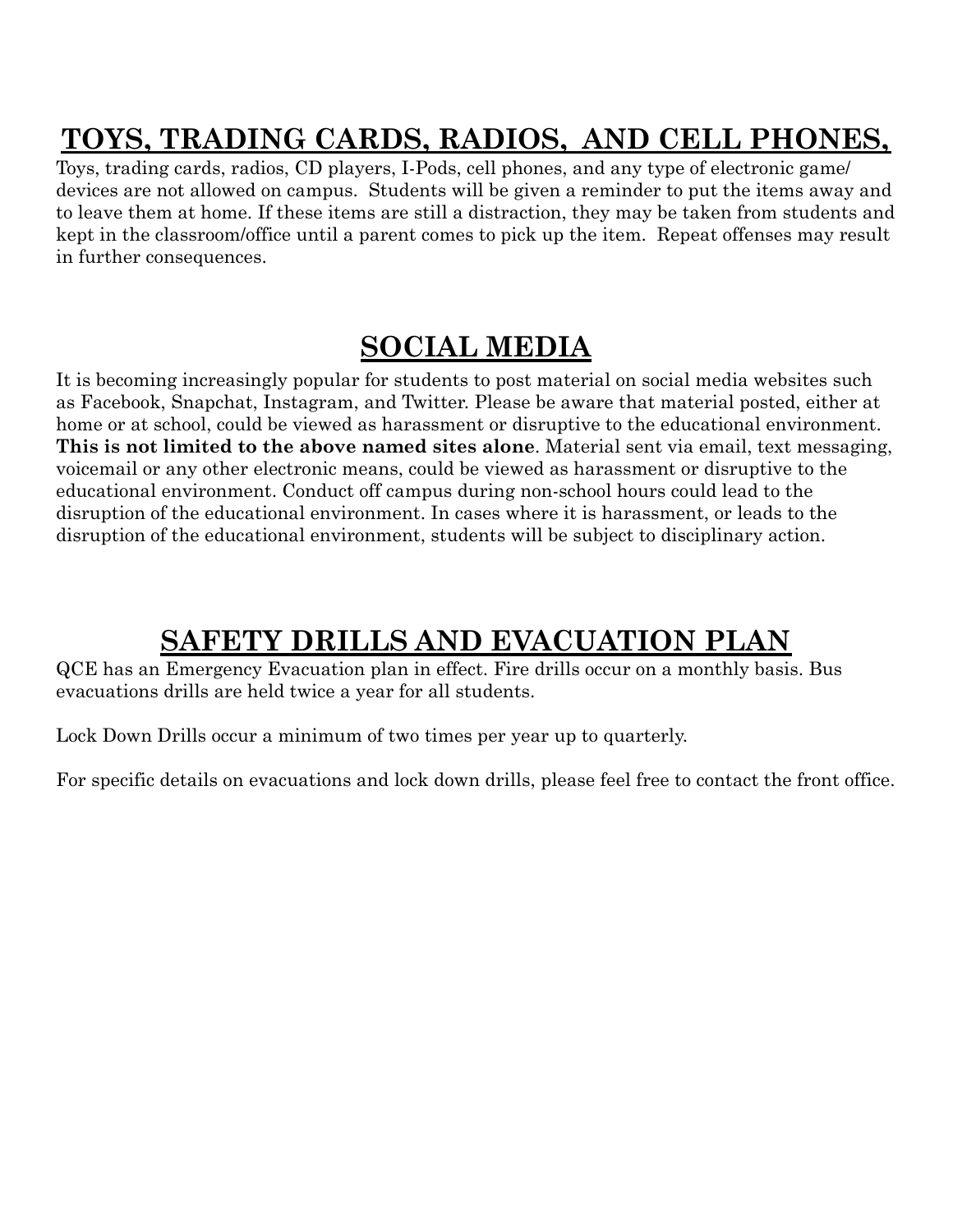## **SCHOOL NURSE**

### **Immunizations:**

Before a student may attend any Arizona School, Arizona law requires that an immunization record be presented to the school staff by the parent or guardian. The personal immunization record must include:

- 1. The student's by name and date of birth
- 2. The name of the vaccine administered

3. The date (month, day, and year) of each required vaccine, and the signature or stamp of the healthcare provider or agency that administered each vaccine.

Arizona law requires the student to be up-to-date on their immunizations to attend school. See A.R.S. 15-872 for more information. The school administrator shall suspend a student if the administrator does not have documentary proof of compliance and the student is not exempted from immunization. Homeless students are not required to provide documentary proof of immunization until the fifth (5th) calendar day after enrollment in school. In the event of an outbreak of a vaccine-preventable disease, children who are exempt for reasons other than laboratory evidence of immunity may be excluded from school until the risk period for exposure ends.

#### For additional Information[:](https://azdhs.gov/preparedness/epidemiology-disease-control/immunization/index.php#schools-immunization-forms)

[http://azdhs.gov/documents/preparedness/epidemiology-disease-control/](https://azdhs.gov/preparedness/epidemiology-disease-control/immunization/index.php#schools-immunization-forms) [immunization/school-childcare/school-childcare-immunization-guide](https://azdhs.gov/preparedness/epidemiology-disease-control/immunization/index.php#schools-immunization-forms)

#### **Services:**

The school Health Office is equipped to handle minor illnesses and injuries. The Health Office deals with illness and accidents that occur at school. Parents are requested to notify the Health Office if a student has a health problem.

- For the protection of all students, please do not send your child to school when ill.
- Any student with a temperature of 100.0 degrees or more must not attend school until the student is fever-free 24 hours without the aid of fever reducing medication. If your child is sent home with diarrhea or vomiting, he/she may return to school only if symptom free for a minimum of 24 hours.

Parents are requested to keep students home if the following symptoms are present: nausea and vomiting, diarrhea, elevated temperature, yellow or green nasal discharge, inflamed eyes with redness or drainage, and skin rash unless a note from their physician states that it is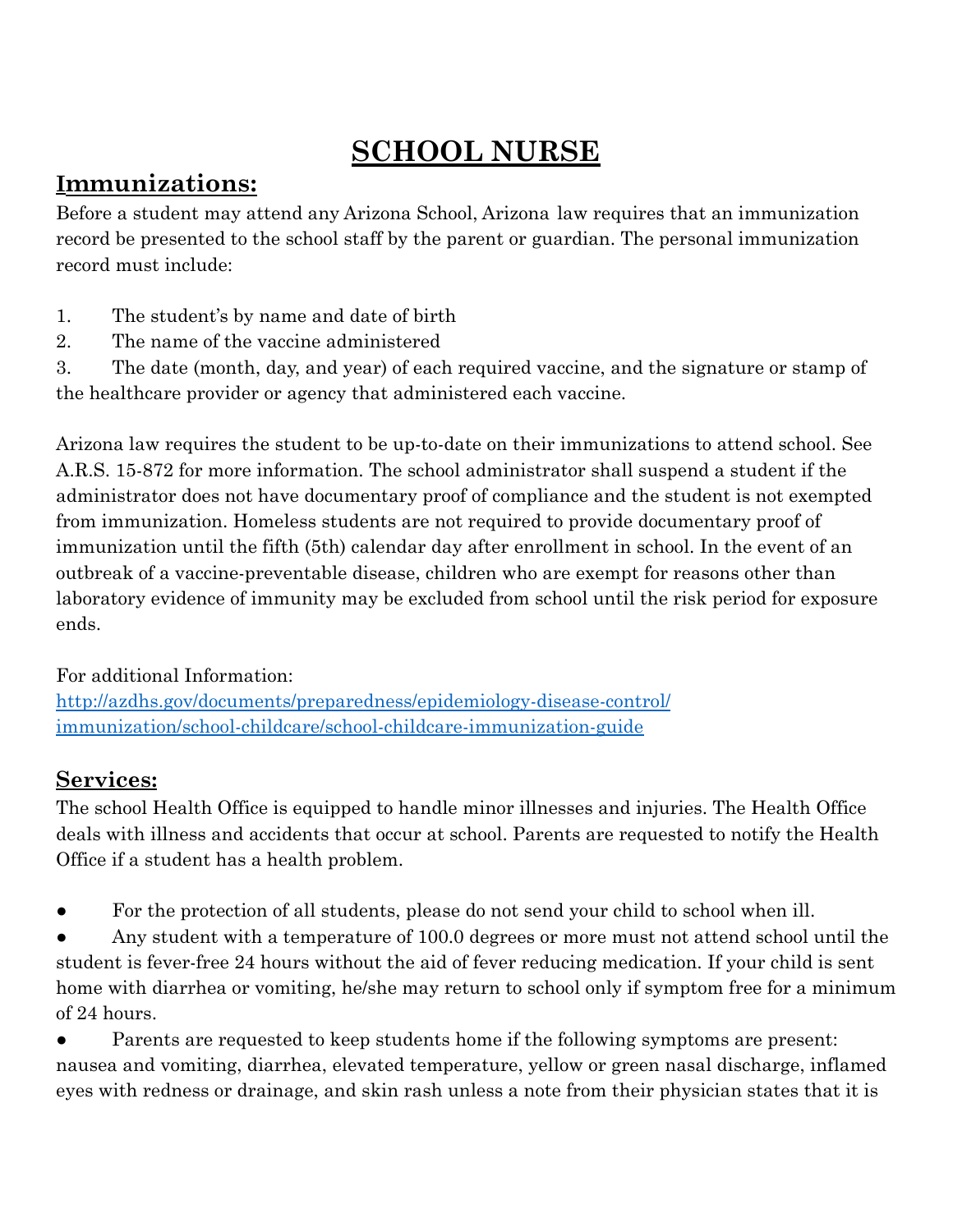not contagious. If any of these symptoms occur while at school, the parent will be contacted and be required to take the student home.

● State law requires that students be excluded from school if they are suspected of having a communicable disease.

Students who have had surgery or recent hospitalization should have a doctor's note to return the student to school and participate in PE. Contact the school Health Office for further information.

The Health Office also helps coordinate care (during the school day) for students with a chronic illness/special needs. Parents/guardians should notify the Health Office if their student has a chronic illness. For your student's protection, please update your student's emergency contacts as soon as changes occur. In this way, we are assured that your student is safely released to the person(s) you designate.

#### **Medical Insurance:**

Medical insurance is NOT provided by the school district.

## **Health Screenings:**

Student health screenings are conducted through the school health office. These include hearing and vision as recommended/required by the State of Arizona. Other screenings may include height and weight, blood pressure, scoliosis, and lice. You may exempt your student from any screenings by giving written notice to the school health office. This notice must be given yearly. Important health and medical information may be shared with school personnel, on a need to know basis, related to the health and safety of the student.

## **Medication:**

When it is essential to a child's health that he/she take medicine during the school hours:

1. Prescription medication must be prescribed by the student's health care provider. The health care provider's orders must be presented to the school at the time the medication is given to the health office. The Health Care Provider Medication Form must be completed signed by the parent/guardian and the health care provider to administer the medication at school. The Health Care Provider Medication Form is available through the health office and on the District website under the Parent Resources tab.

2. Prescription drugs must be in the original pharmacy container, labeled with the student's name, date, medication, dose, time to be taken at school and length of treatment. (The Pharmacist may be requested to prepare a special container for school use.)

3. The parent MUST bring the medication to school. Students are NOT allowed to transport medication. The only exception would be in the case of inhalers, emergency allergy pens, and/or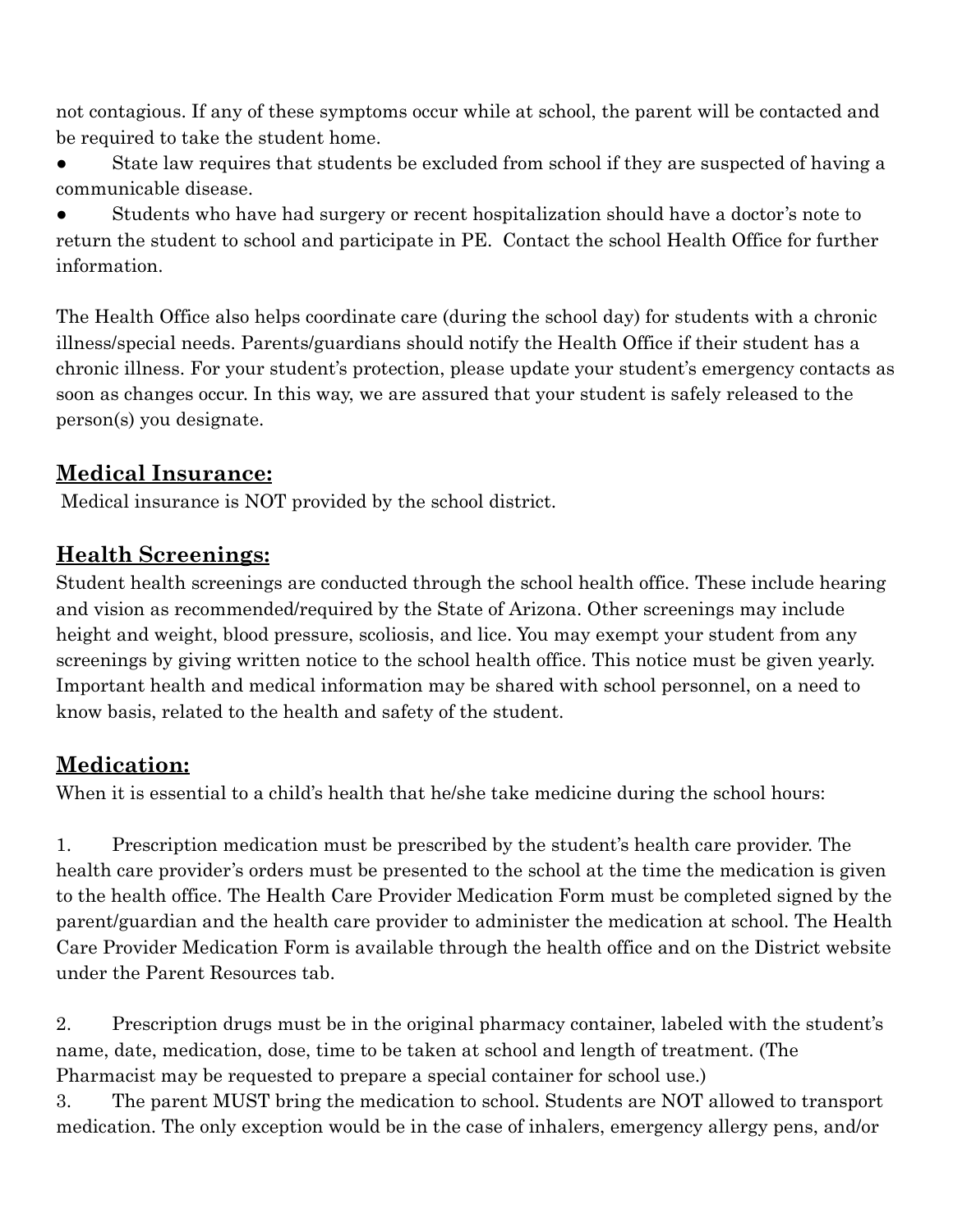diabetic insulin and diabetic supplies. Only students with the appropriate paperwork on file with the Health Office will be allowed to carry medication. Contact Health Office personnel for more information.

4. Medication will be administered in the presence of the school nurse and/or health assistant, or in their absence, by the person designated by the school principal, or as otherwise required by law.

5. All over-the-counter and /or non-prescription medication must be approved by the Food & Drug Administration and come in the original container with label and package directions.

6. Over the counter stock medications are listed on the Stock Medication Administration Form.

7. If the over-the-counter/ non-prescribed medication is not listed on the Stock Medication Administration Form, a health provider's order will be required for administration. A healthcare provider's order will be required to give any stock medication for more than three days a month per district guidelines.

## **COMPUTERS**

All Queen Creek Elementary pupils are provided with the opportunity to learn and use computer technology. Every class will have the ability to use Chromebooks and/or computers. A use of technology agreement is included in the packet of sign-off sheets. The use of technology agreement must be reviewed and signed by both the parent and the student.

## **LIBRARY SERVICES**

The library opens at 8:10 a.m. and remains open until 2:50 p.m. Students are encouraged to use the library as much as possible. From time to time it may be desirable for the student to visit the library during class time to do research. In such cases, the student should first get permission from the teacher and then, upon entering the library, inform the librarian about his/her particular need.

Primary grade students may check out one book. Intermediate grades may check out 2-3 books on a weekly basis. Books must be returned in order to check out additional book(s).

#### **Students must pay for lost or damaged books and materials.**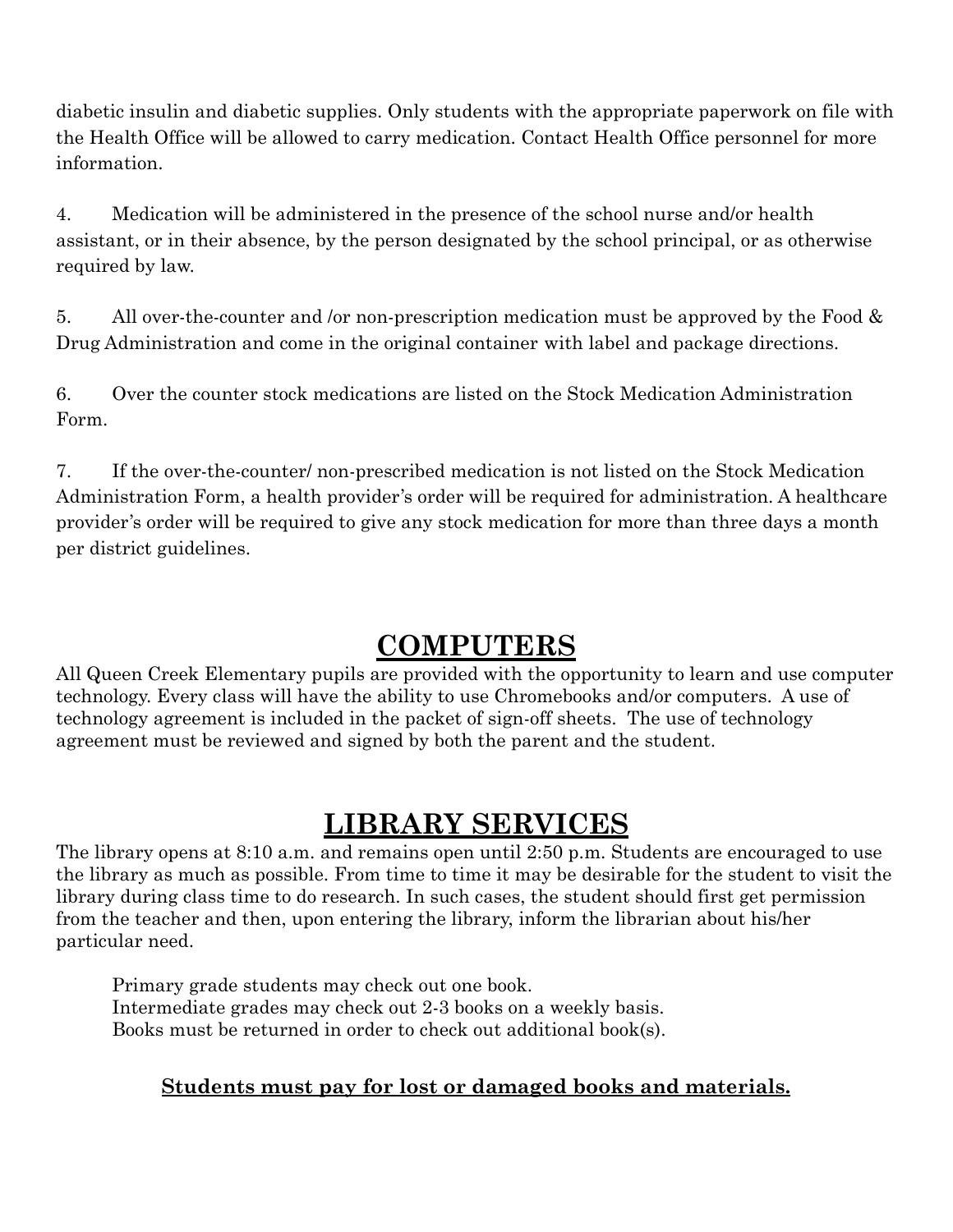## **ParentVUE**

ParentVUE, allows parents and students to check current grades, homework and attendance online, anytime. Everyone is assigned their own password, so grades are always private. You may access ParentVUE from any computer with internet access. A letter will be sent home during the first week of school with your personal activation code and instructions.

## **HOMEWORK**

Homework for students at Queen Creek Elementary School is designed to:

- Reinforce the importance of school work.
- Improve study skills.
- Supplement regular class work.
- Help broaden the scope of student knowledge.

Each student will have a certain amount of homework during the school week and some on the weekends.

A student with an excused absence will have two days for each day absent to make up all of his/her work. Suspended students must take the responsibility of doing all assignments during his/her absence and turn in the work the first day back in school.

If your child tells you that s/he does not have homework, it is suggested that you contact your child's teacher. Students are encouraged to read 15-20 minutes each night.

To request homework for your sick child you may call the office (987-5920) between 8:00-12:00. It may be picked up between 2:55-3:30 p.m. or can be sent home with a sibling. Classes may not be interrupted by a request for homework. Please allow the teachers time to get the assignments ready for your child.

## **HONOR ROLL**

Queen Creek Elementary will recognize those pupils who qualify for Principal's List, High Honors, and Honor Roll on a quarterly basis. A list will be published and students will be recognized and presented with a certificate at a quarterly assembly.

Grading ranges are as follows:

 $90-100 = A$   $80-89 = B$   $70-79 = C$   $60-69 = D$ 

Qualifications for the Principal's List will be a 95 or higher average, with no C's or N's. Qualifications for High Honors will be a 90-94.9 average, with no C's. Qualifications for Honor Roll will be an 85-89.9 average, with only 1 C.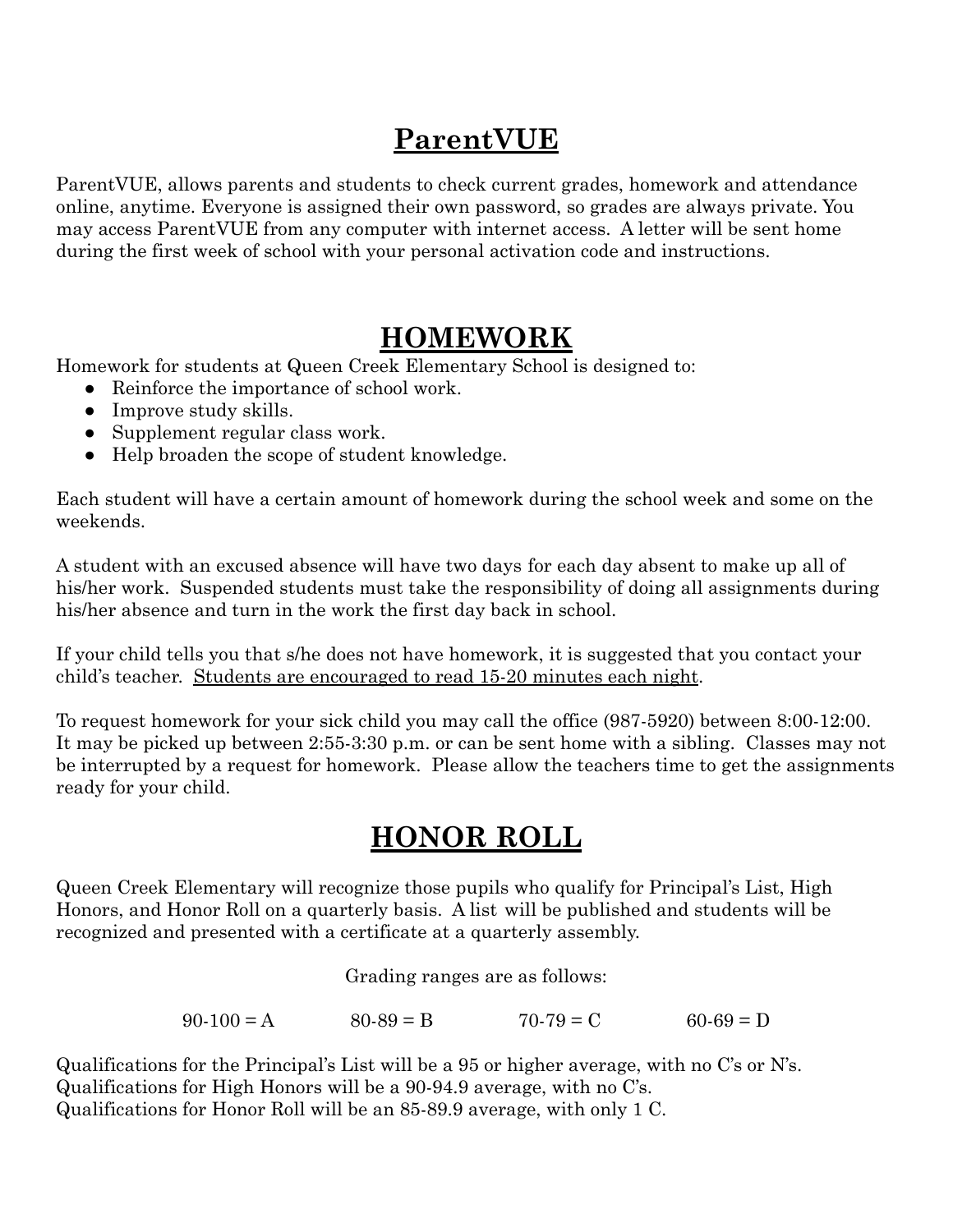## **FIELD TRIPS**

Field trips are an earned educational privilege and are aligned with Arizona State Standards. Students attending a school related field trip must turn in a signed permission slip by the required due date, pay nonrefundable entrance fees, and follow school appropriate dress code and school policies. In addition, the schools may provide additional non-educational field trips for students who have met specific requirements for various programs/clubs.

Field trip chaperones should fill out the appropriate paperwork on-line (below), must undergo a fingerprinting and criminal background check, sign off on the responsibilities of chaperones, and be approved by Human Resources before the field trip.

<https://queencreek.tedk12.com/hire/ViewJob.aspx?JobID=4663> [https://docs.google.com/document/d/1IEACoos1wzK6CQ1LONnnJxTCnFuvRhd\\_DdKr81Fi6Co/ed](https://docs.google.com/document/d/1IEACoos1wzK6CQ1LONnnJxTCnFuvRhd_DdKr81Fi6Co/edit) [it](https://docs.google.com/document/d/1IEACoos1wzK6CQ1LONnnJxTCnFuvRhd_DdKr81Fi6Co/edit)

Note: Due to liability, younger siblings and other adults not related to students will not be permitted to attend field trips.

FOR SAFETY REASONS, ALL STUDENTS MUST RIDE THE BUS TO AND FROM THE FIELD TRIP WITH THEIR CLASS.

## **"End-of-the-Year" ACTIVITIES**

It is a privilege for students to attend end-of-the-year activities. Students must meet the criteria as outlined in the fourth quarter distributed materials.

## **SEASONAL FESTIVITIES/CELEBRATIONS**

In Queen Creek Elementary and QCUSD, our primary focus is teaching and learning. With that being said, we do participate in a variety of fun celebrations at our school. We have spirit days, seasonal activities and festivities to celebrate these special times of the year. They do not include student costumes during the school day. These types of events generally take place for a short period of time at the end of the school day and/or include educational activities so that we can continue to focus on our mission of teaching and learning.

## **TAX CREDIT FEE POLICY**

Tax credit donations are used to fund extracurricular activities at each site. Extracurricular activities are school sponsored activities.

Each site will use the tax credit determination chart to ensure compliance for use of tax credit funds. The chart, a student roster and verification of payment will be provided to the district office at the time of any tax credit request.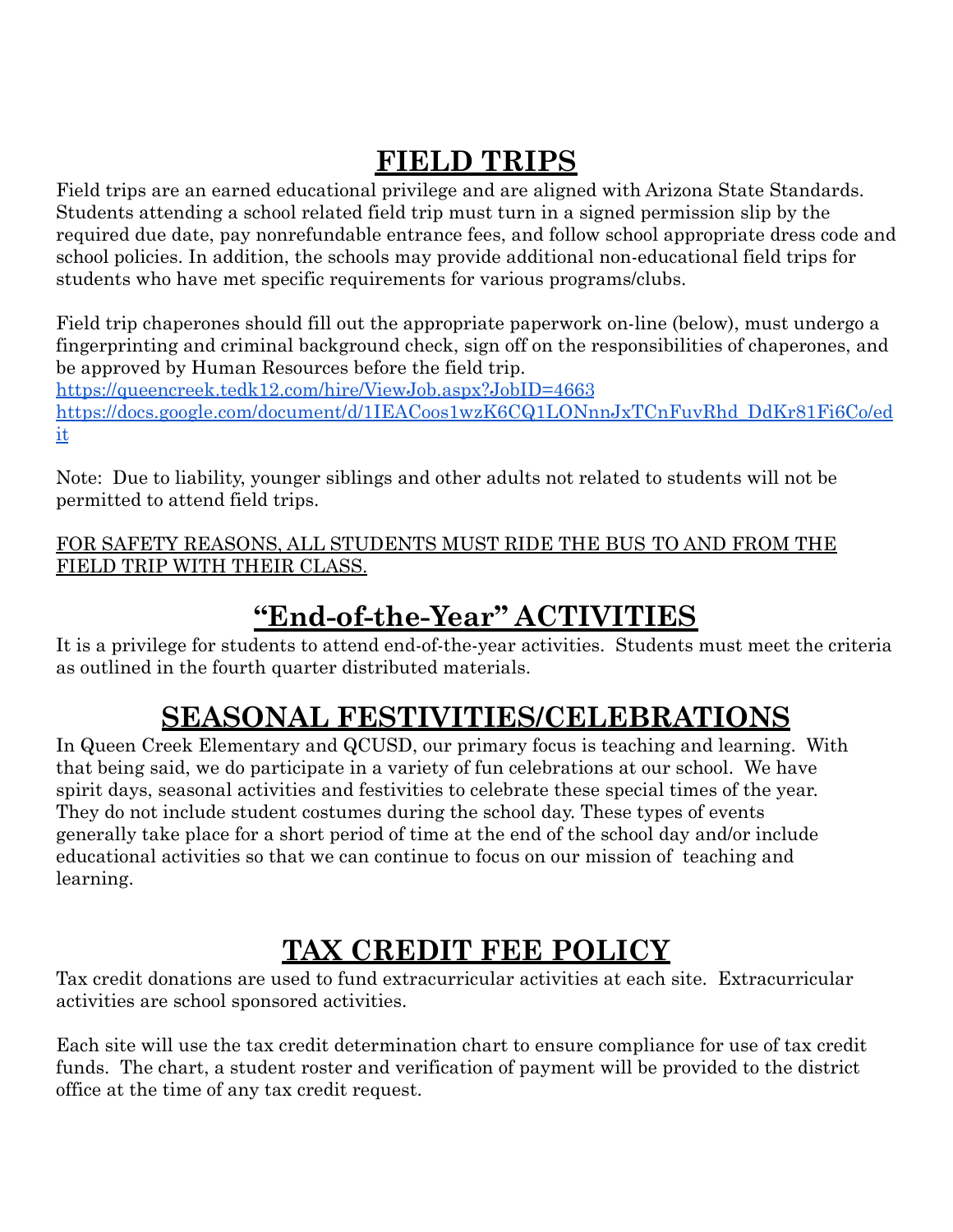## **LOST AND FOUND**

Please put names on clothing and personal things brought to school. Taking some time and doing this now may save the cost of buying replacements. Found items are stored in the office so that their owners may claim them. Please visit the school office if something is lost at school. Students are asked to turn in any items, which they have found on the school campus, to the lost and found.

## **TELEPHONE**

Students are NOT permitted to use the office telephone for any personal calls except in an emergency and with staff permission. If a student receives a call, s/he will be called out of class only in the case of an emergency. Normally, telephone calls for students will be handled between classes, during lunchtime, or after school.

If you'd like to talk with your child's teacher, please call either before classes (8:00 a.m.) or after the students are dismissed (2:55 p.m.) if you call during class hours and leave a message with the office, the teacher will try to return your call that same day.

## **TEXTBOOKS AND OTHER INSTRUCTIONAL RESOURCES**

The district has and will continue to update our textbooks and instructional resources. Most textbooks are very costly running over \$45.00 each. Students will be assigned books by #. It is the responsibility of the pupil to take proper care of his/her assigned textbooks. Students will be assessed for any damage done to textbooks issued to them.